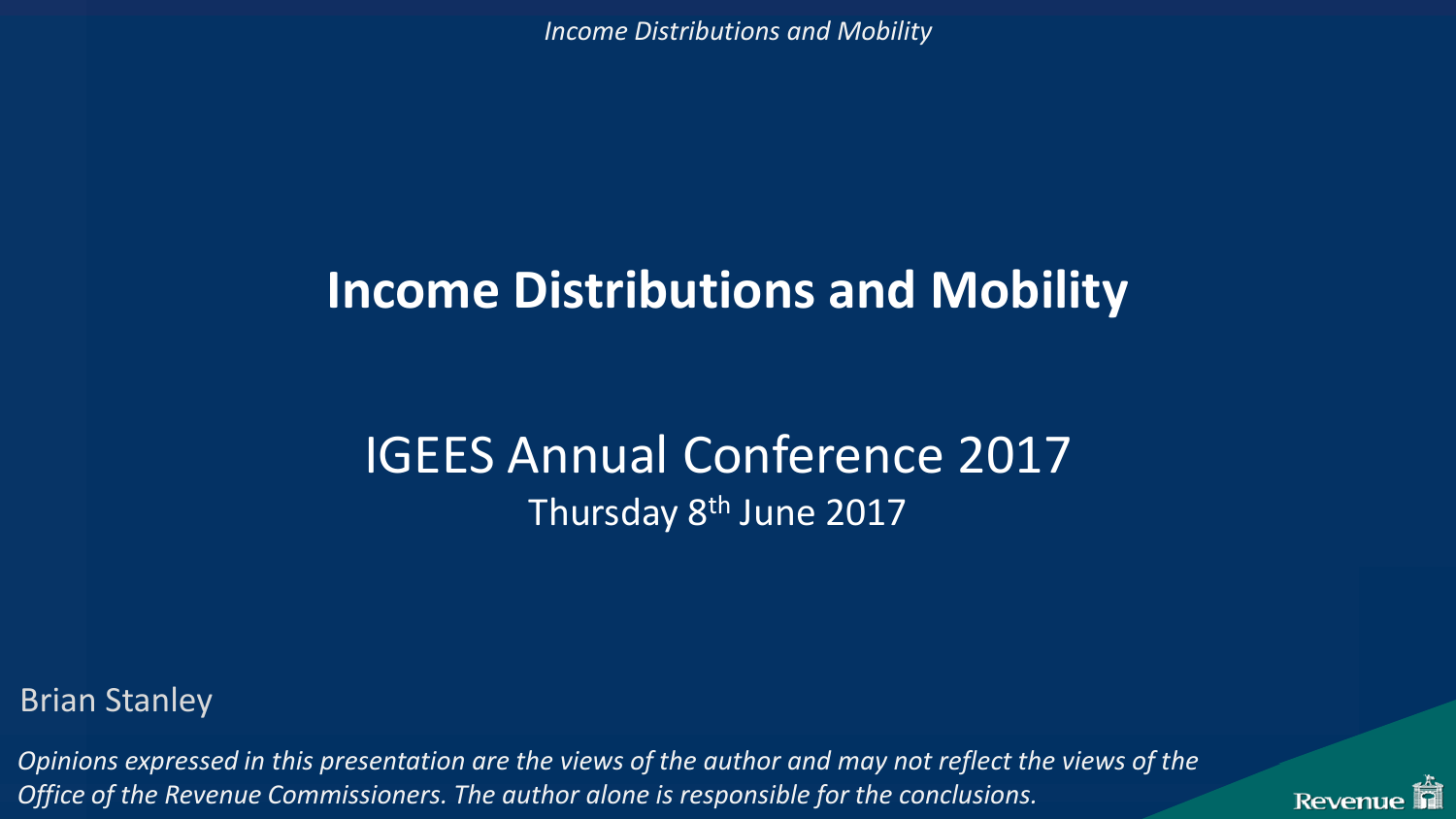### **Outline**

- $\Box$  Introduction
- **Data**
- Income Distributions
- **U** Income Mobility
- □ Modelling Factors Associated with Mobility

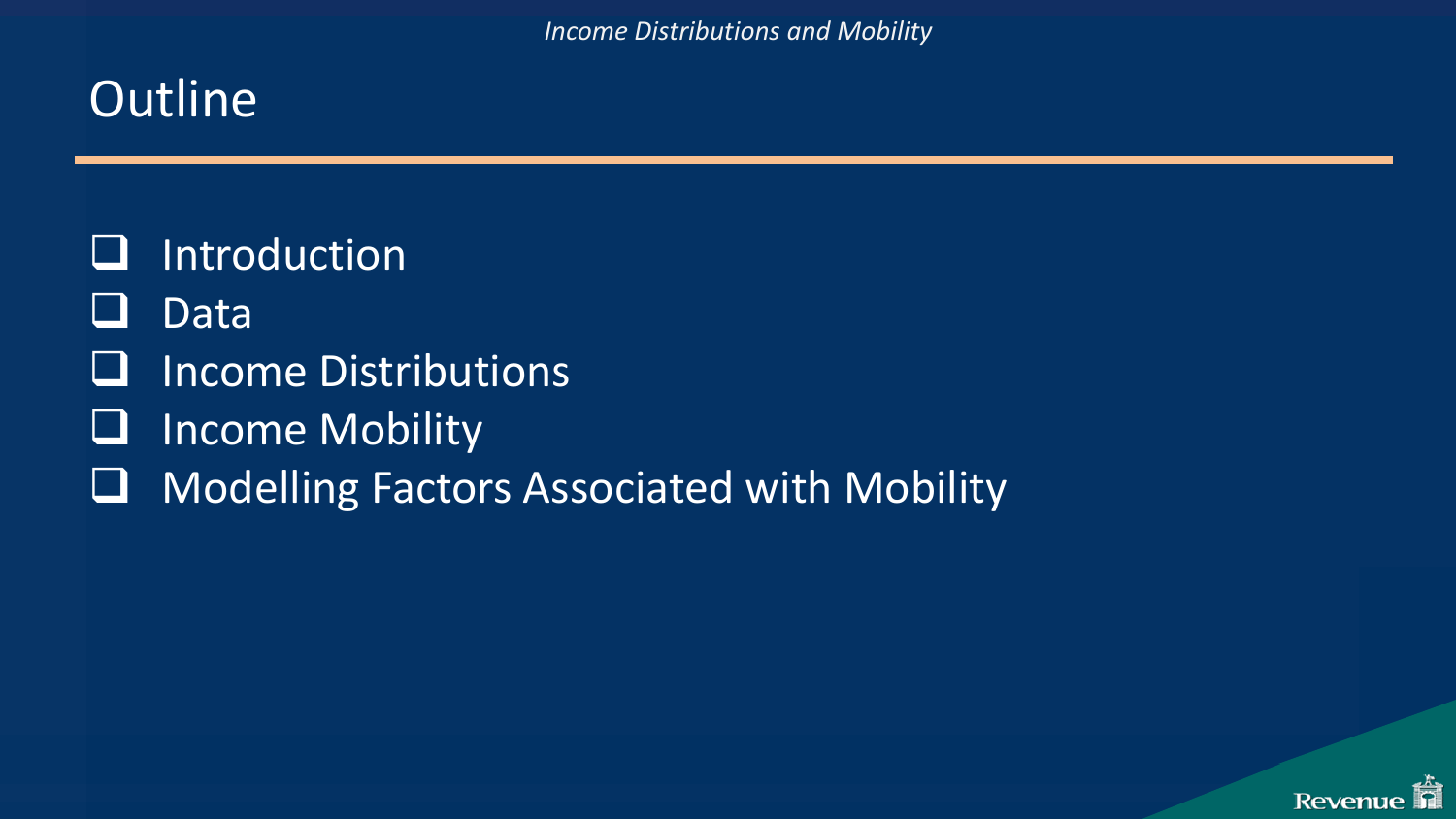### Introduction

**La Previous research typically measures cross-sectional income** inequality at a point in time  $\Box$  This research uses longitudinal data to track intra-generational income mobility from 2005 to 2014  $\Box$  The paper examines income mobility during periods:  $\Box$  boom (2005 – 2008)  $\Box$  recession (2008 – 2011)  $\Box$  recovery (2011 – 2014)

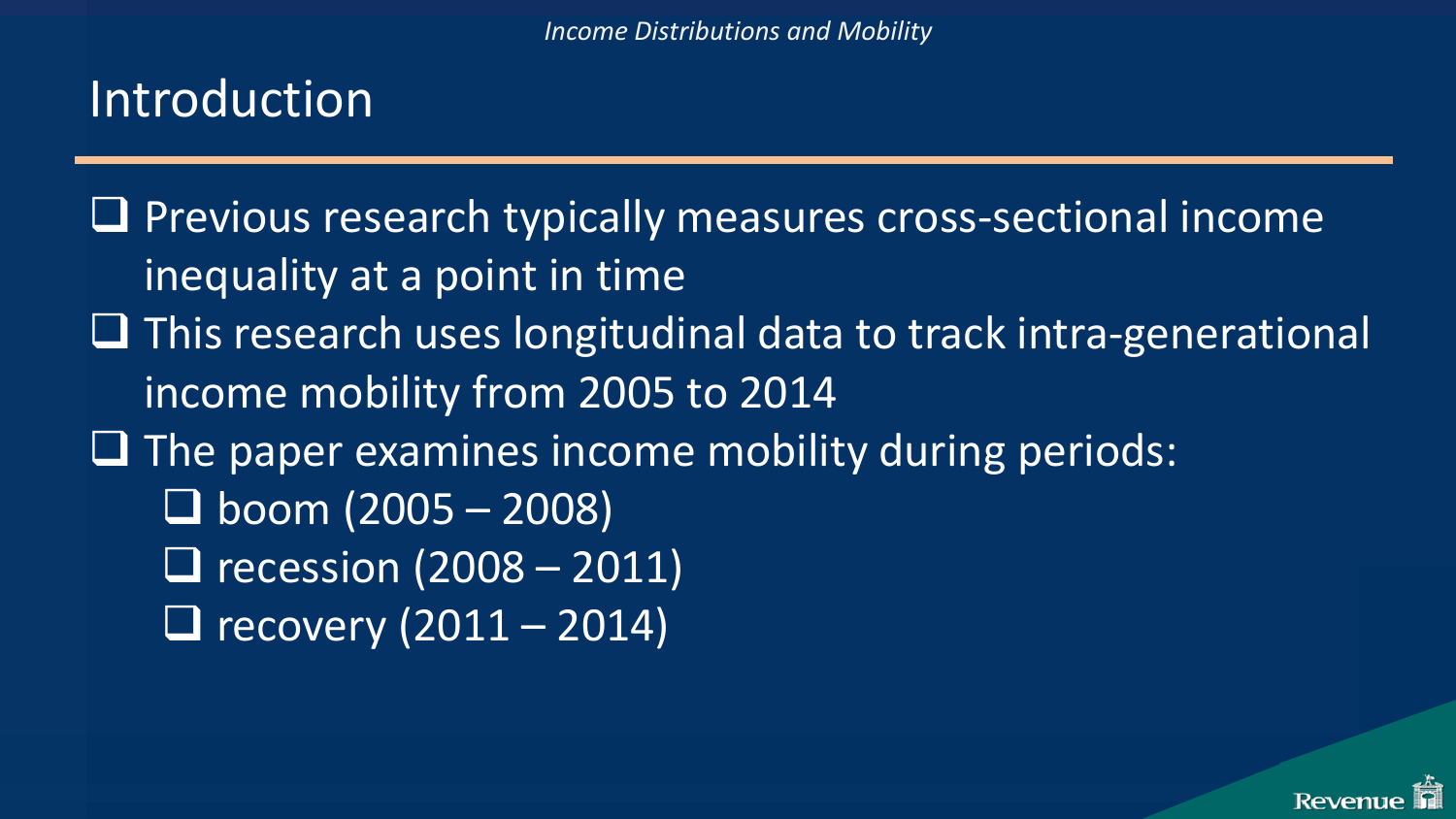### Revenue's Administrative Data

- Stratified random sample, representative of the population, follows just over 100,000 taxpayers from 2005 to 2014
- $\Box$  Includes P35 (PAYE) and Form 11 (Self-Assessed) tax returns
- Unit of analysis are tax units rather than taxpayers
	- Married couples electing for joint assessment are one tax unit but represent two incomes
- Six statutory personal tax statuses are
	- Single male and single female
	- Married one-earner and married two-earner
	- Widows and widowers

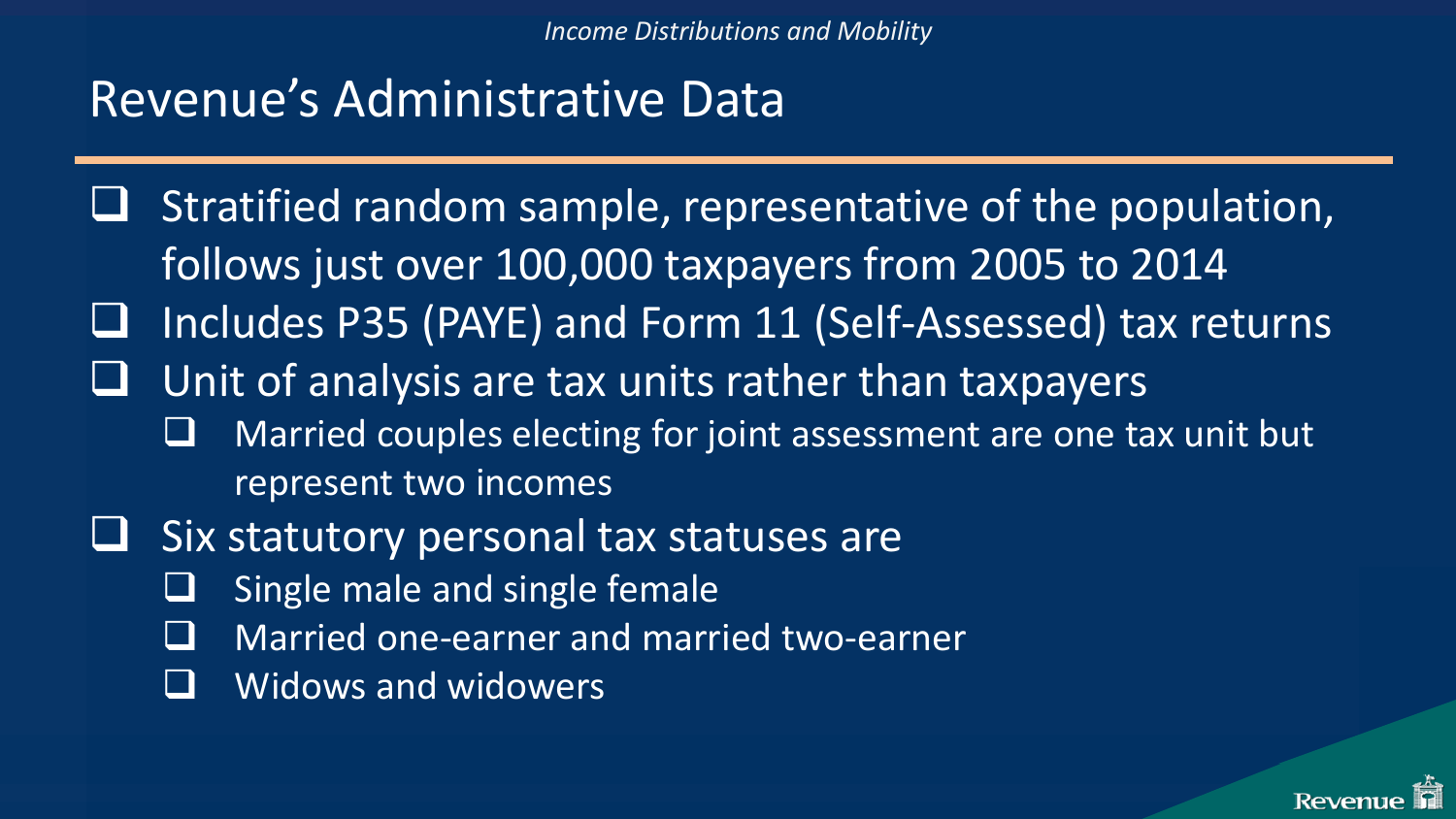### Revenue's Administrative Data

Tax record data has several advantages:

- Coverage of the full taxpayer population
- Incomes largely free from measurement error
- Attrition and non-response bias are largely absent

Limitations:

 $\Box$  Limited demographic information (such as education, gender)  $\Box$  Does not distinguish between full and part-time Does not cover those entirely reliant on untaxed benefits or undeclared income

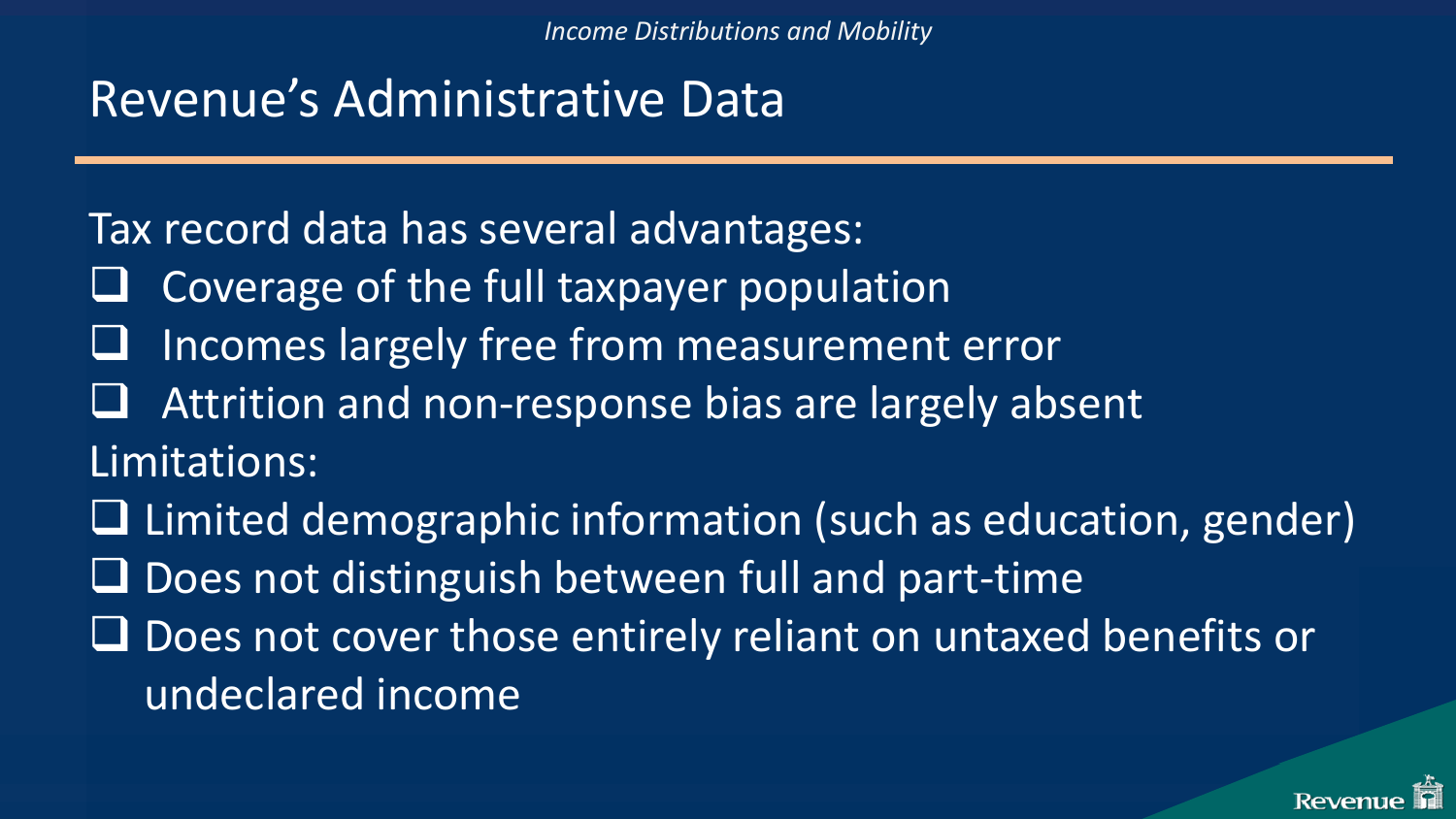#### Income Distributions

#### **Real Gross Income Thresholds**

|      | <b>Bottom</b><br><b>Decile</b> | <b>Bottom</b><br>25% | <b>Median</b> | <b>Top 75%</b> | <b>Top</b><br><b>Decile</b> | Top 1%  | <b>Top 0.1%</b> |
|------|--------------------------------|----------------------|---------------|----------------|-----------------------------|---------|-----------------|
| 2005 | 3,724                          | 10,442               | 21,355        | 36,711         | 59,409                      | 160,276 | 560,301         |
| 2008 | 5,221                          | 14,362               | 27,870        | 47,742         | 77,913                      | 208,487 | 702,233         |
| 2011 | 5,052                          | 14,178               | 26,872        | 45,509         | 72,783                      | 192,215 | 578,223         |
| 2014 | 4,718                          | 13,776               | 27,505        | 47,415         | 76,183                      | 200,580 | 614,474         |

 $\Box$  Real gross income grew strongly until 2008  $\Box$  After 2008, incomes fell, then grew slowly

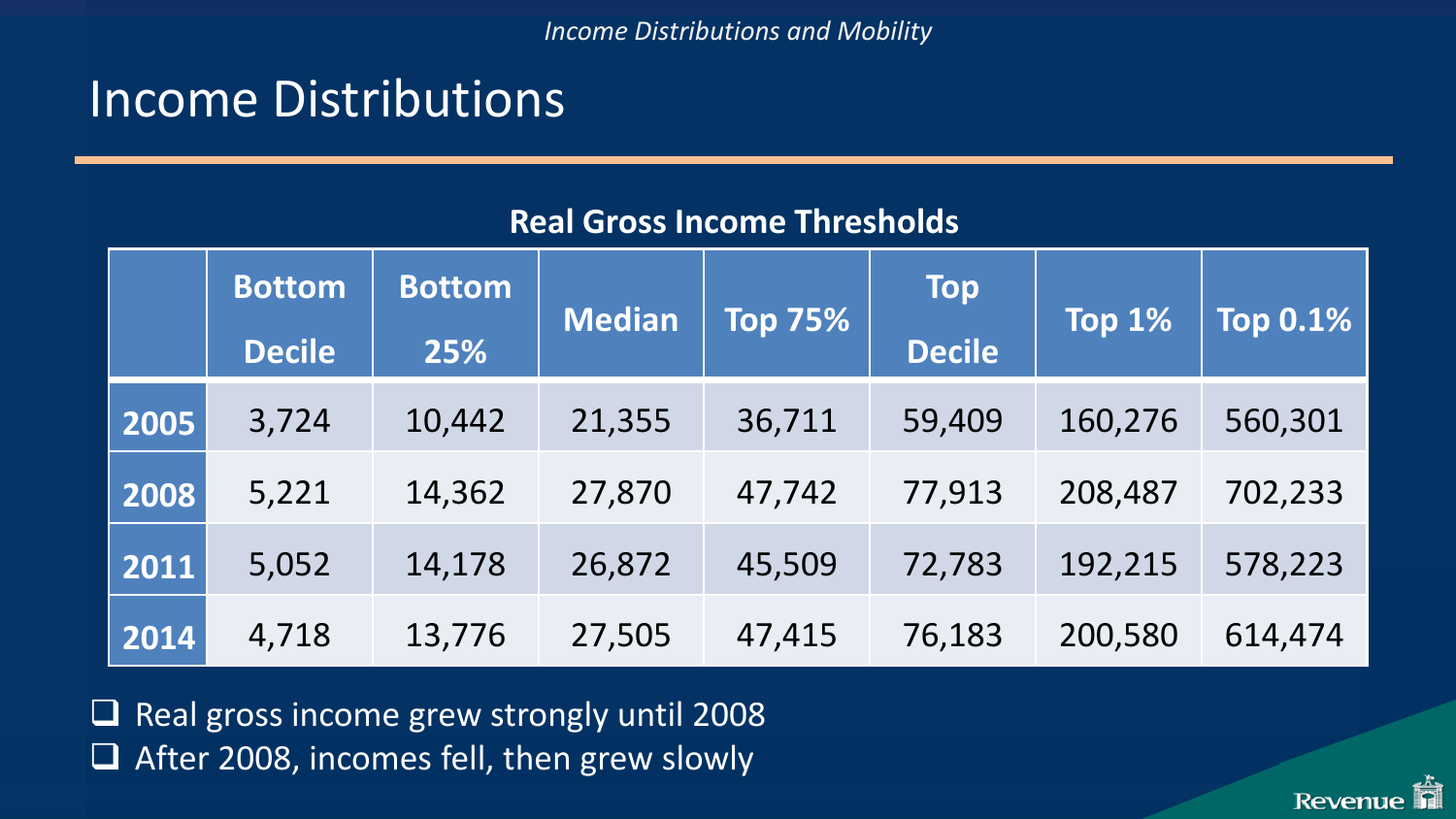#### Income Distributions



**R** 

Revenue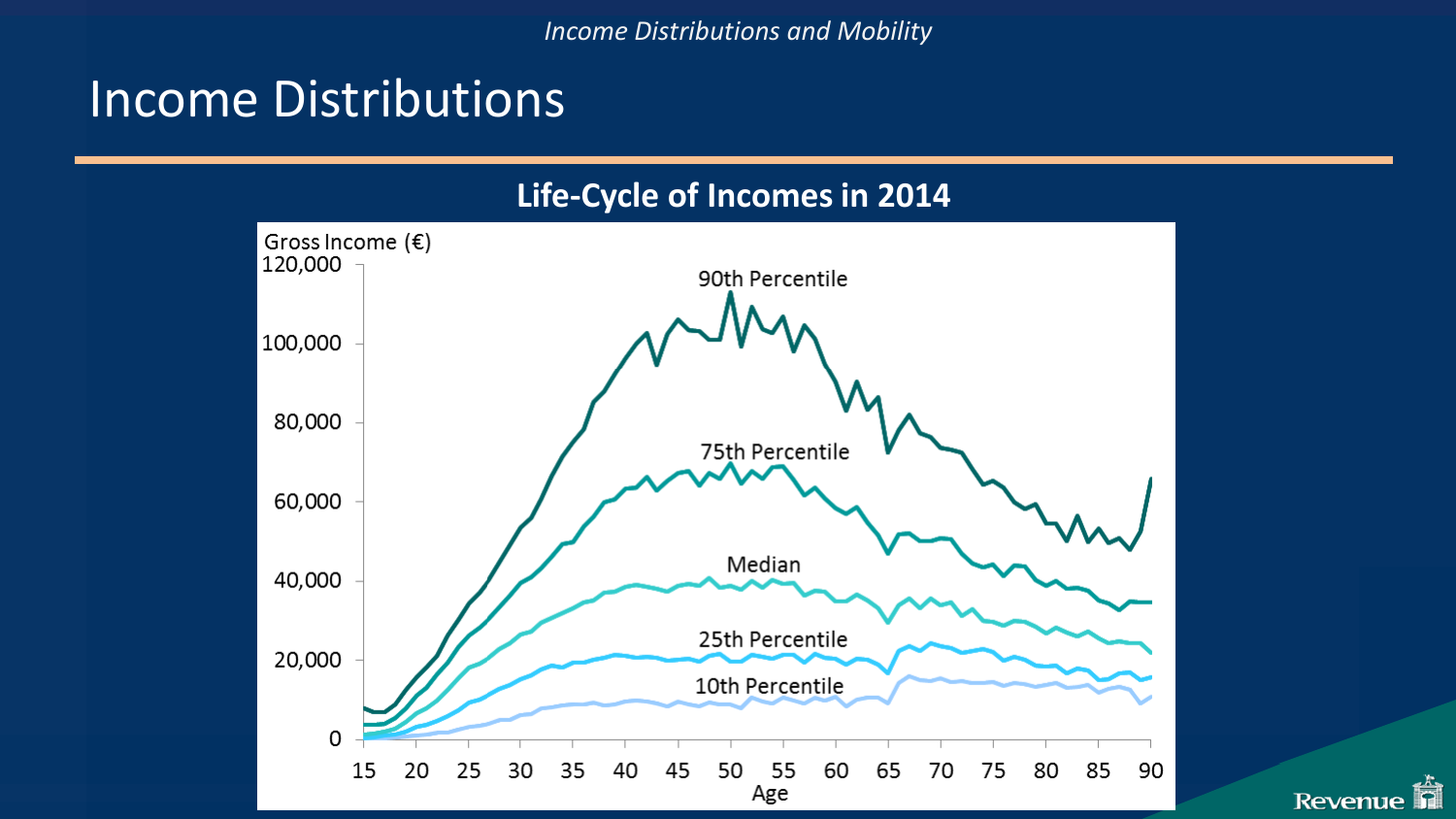#### Income Distributions

#### **Shares of Gross Income and Income Tax in 2014**

|                      | <b>Gross Income</b> | <b>Income Tax</b> |
|----------------------|---------------------|-------------------|
| <b>Deciles 1 - 9</b> | 64.8%               | 40.5%             |
| <b>Top Decile</b>    | 35.2%               | 59.5%             |
| Top $1%$             | 10.0%               | 21.9%             |
| <b>Top 0.1%</b>      | 3.1%                | 7.3%              |

 $\Box$  The top decile holds 35% of gross income and contributes 60% of all income tax  $\Box$  Income tax does not include USC or social insurance contributions.

**Reven**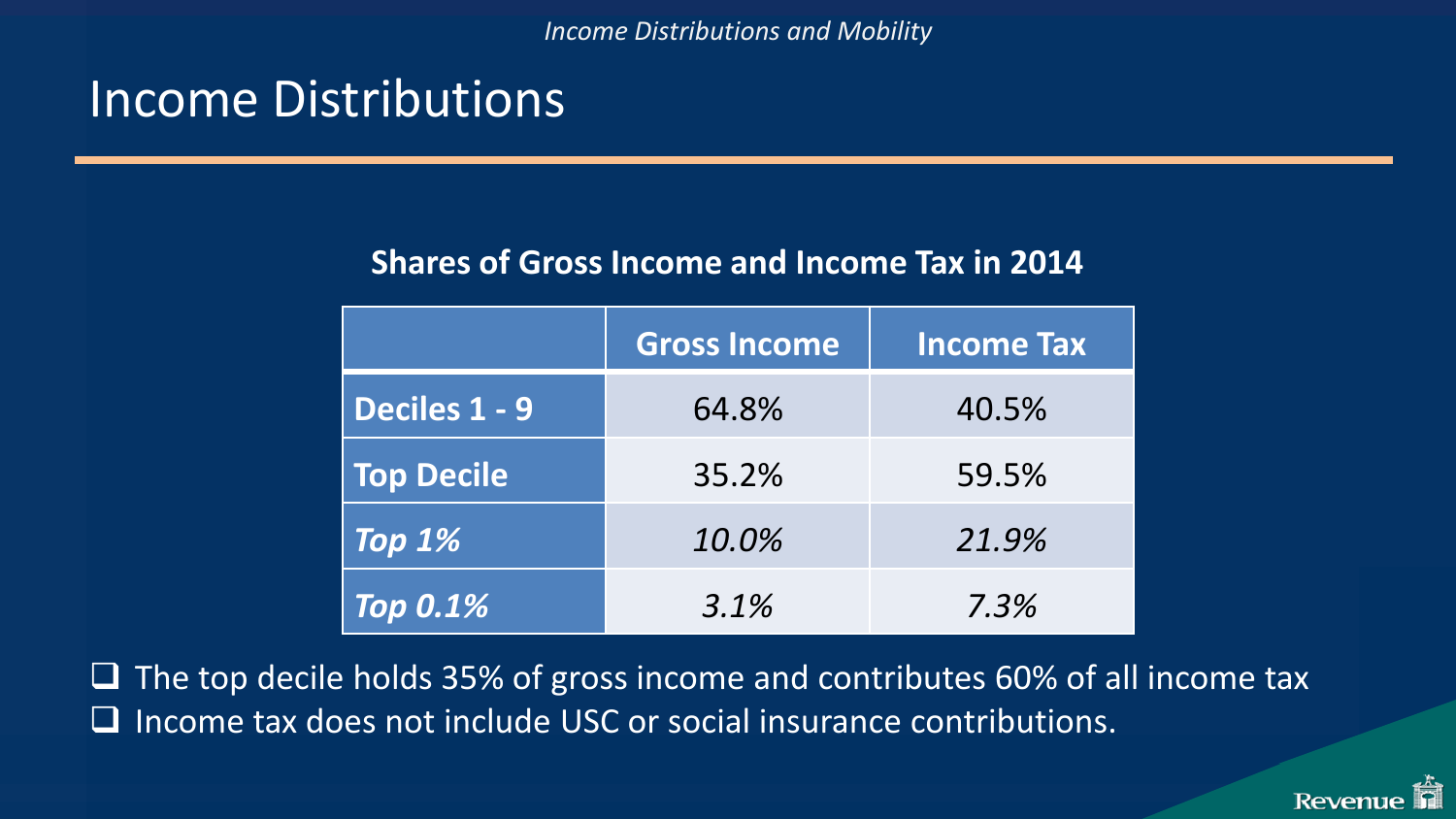#### Income Mobility



 $\Box$  Persistence calculated as the share of taxpayers remaining in a given decile

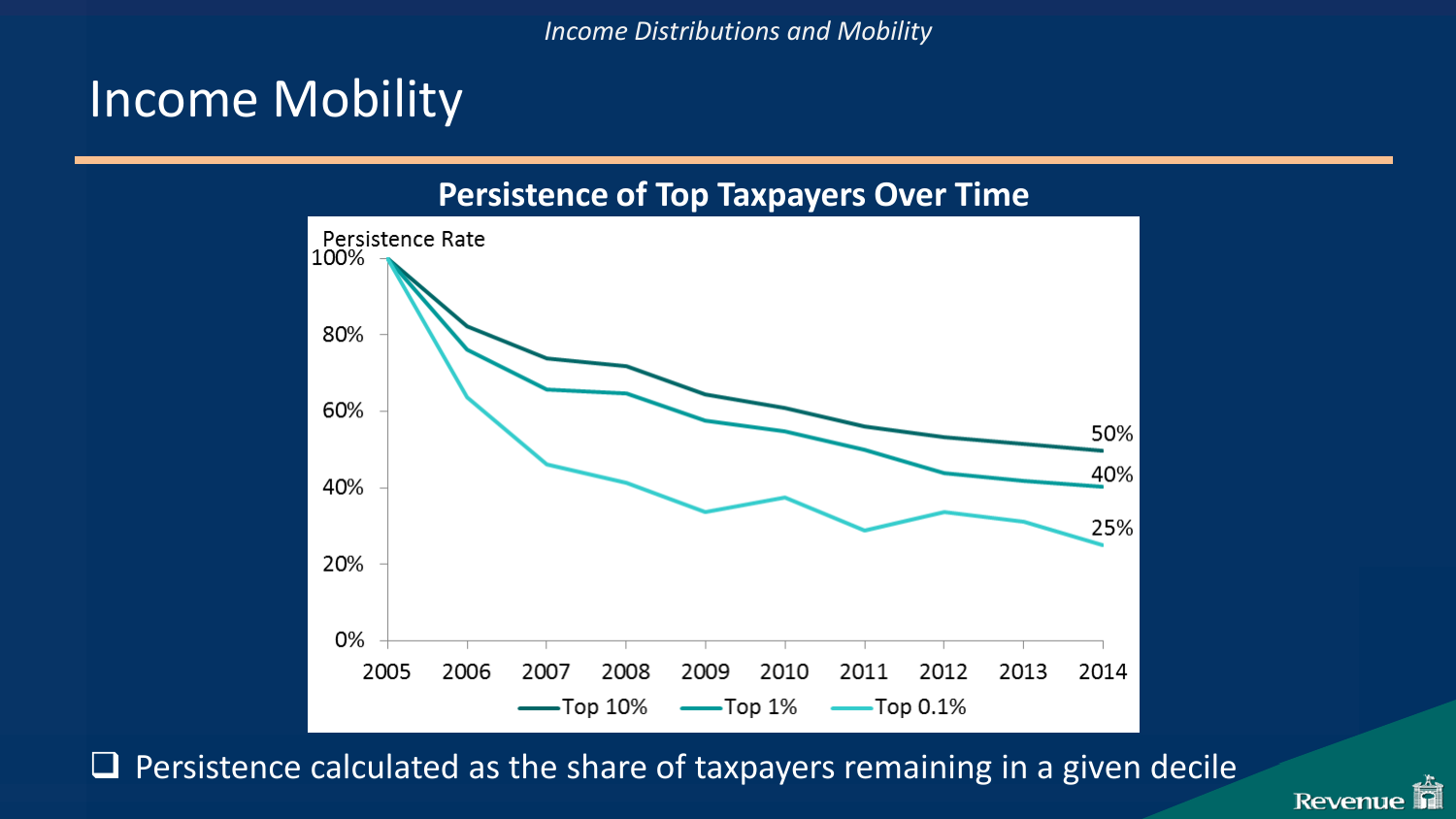### Income Mobility

#### Transition Matrices

- Tracks the same taxpayer's income decile at two points in time (creates a two year balanced panel)
- Measures relative mobility, not absolute changes in income
- This means that a taxpayer's relative position can fall even as their absolute income increases
- Does not capture those who enter or leave the workforce (due to unemployment or migration)
- Estimation sample is restricted to taxpayers aged over 25 to exclude the transition from school to work

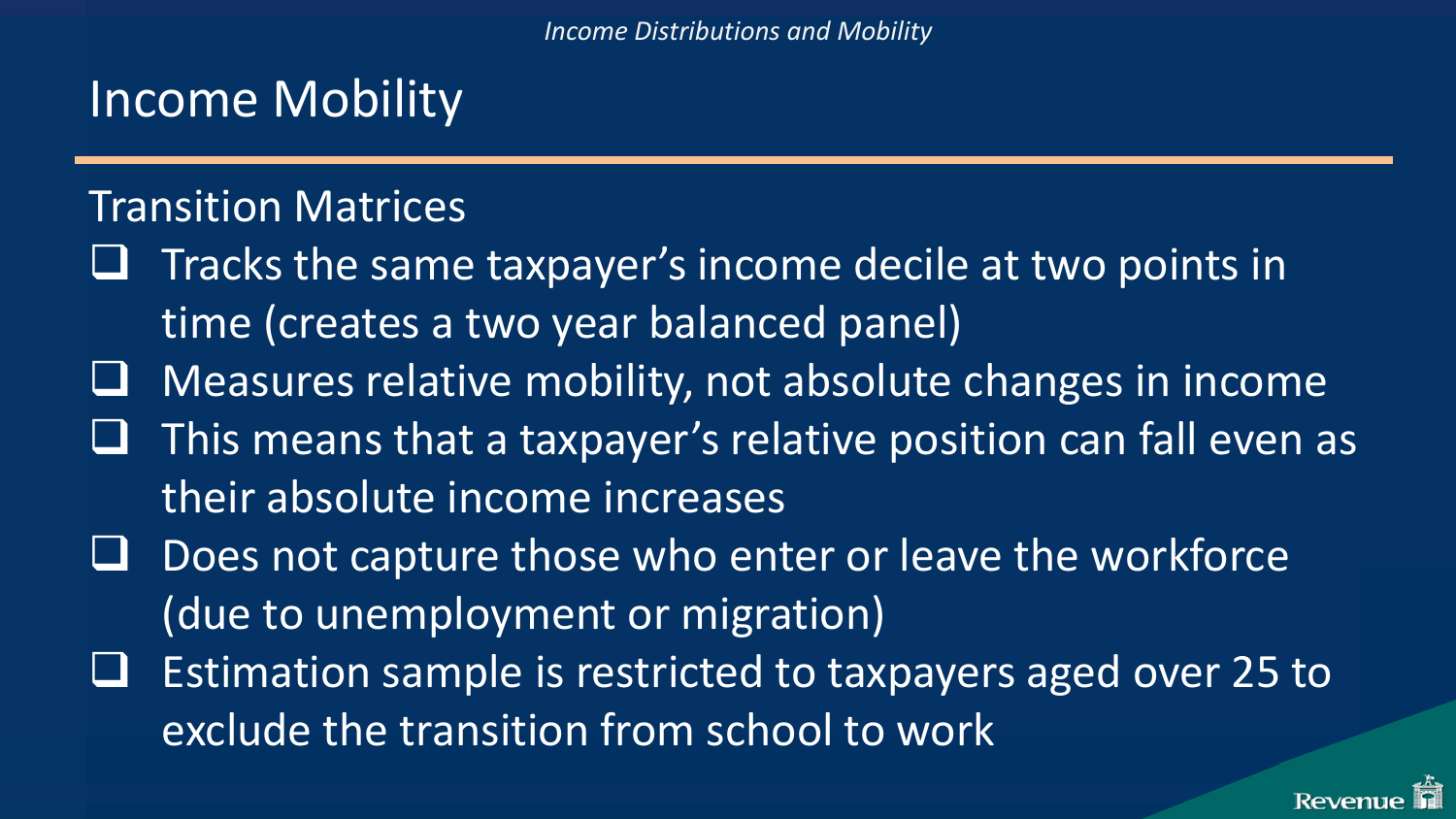#### Income Mobility, All Taxpayers Aged Over 25



**Revenue**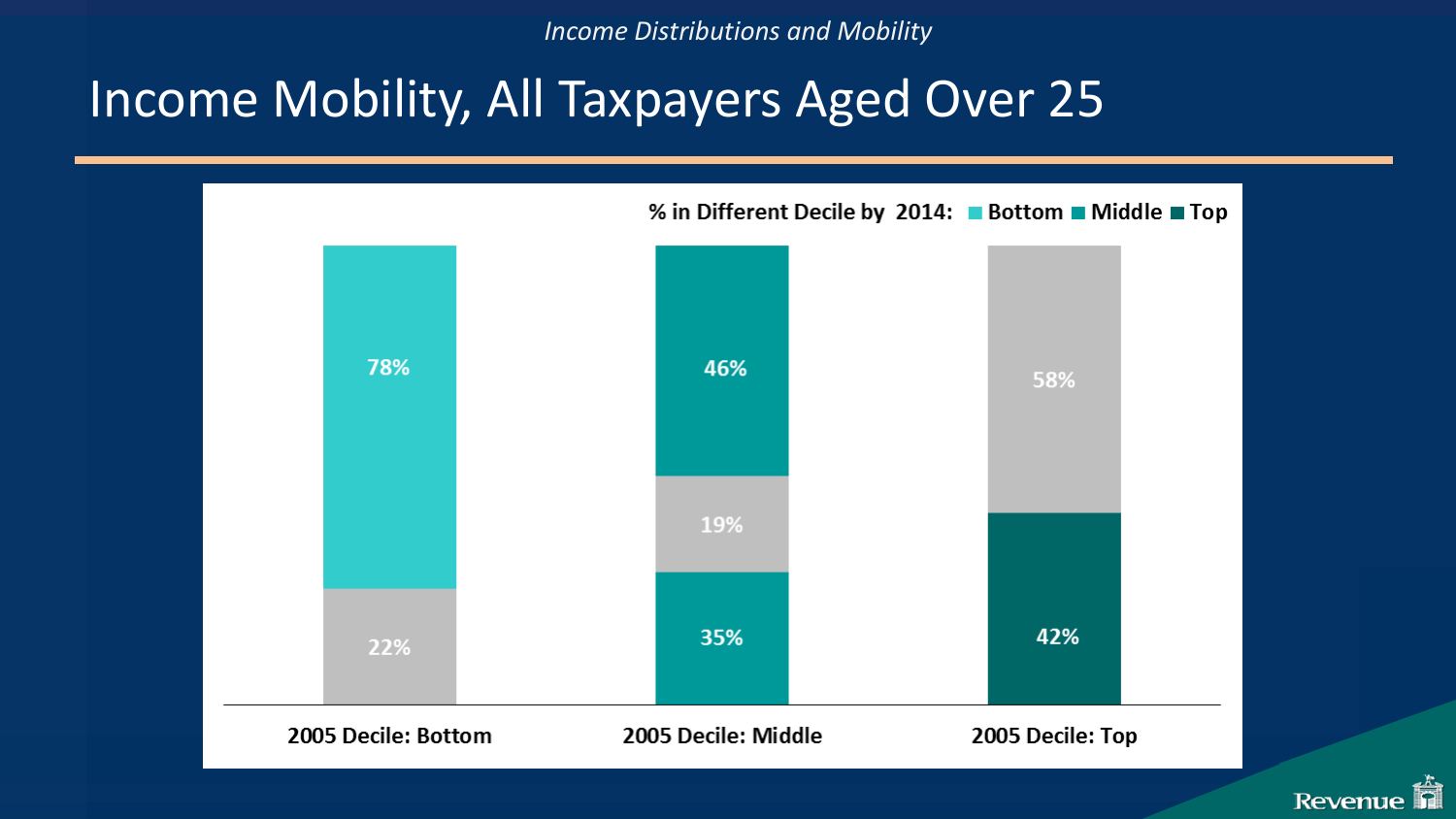#### Income Mobility, Boom, Recession and Recovery Periods



**Revenue**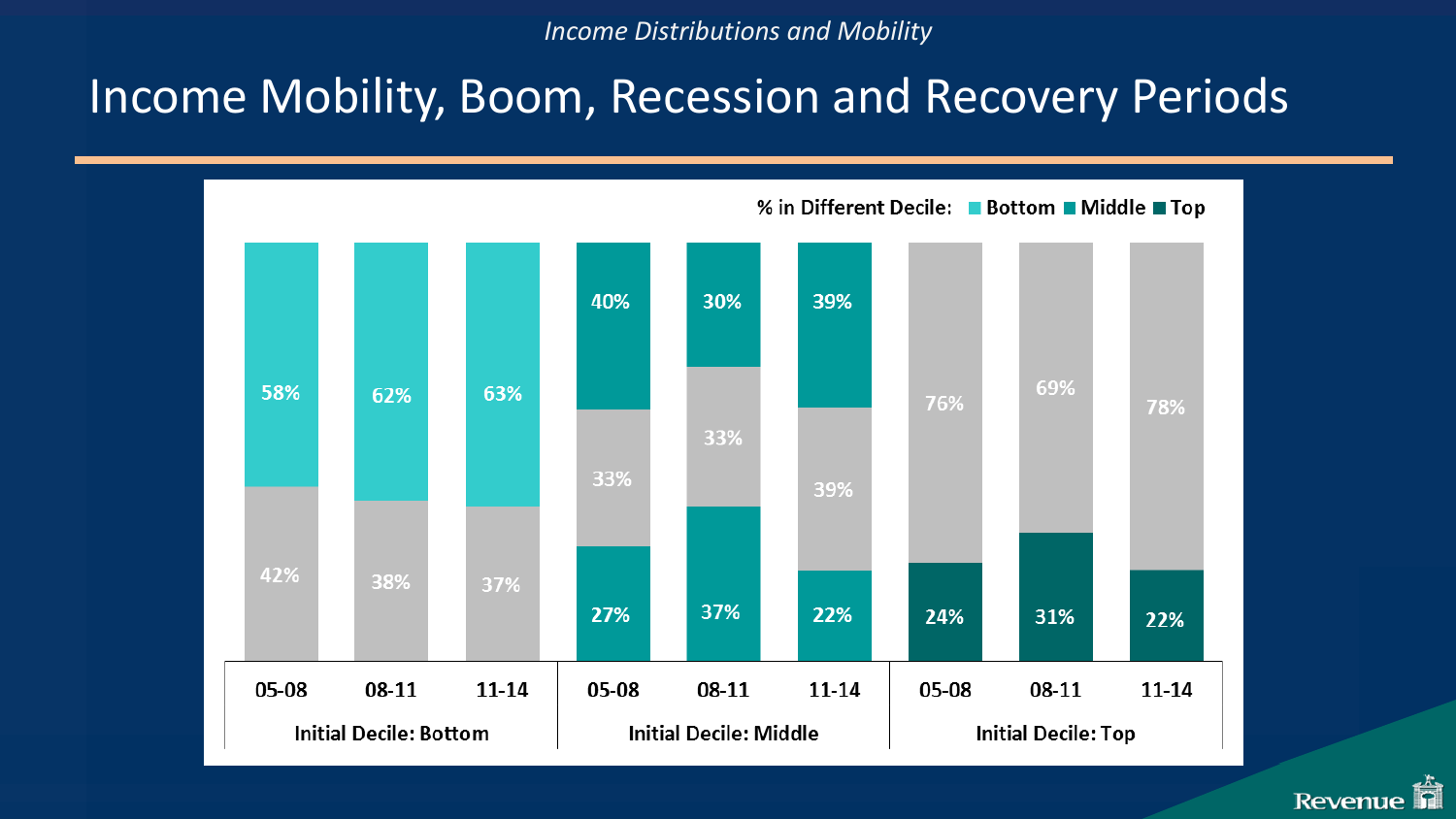### Modelling Factors Associated with Mobility

Model relative mobility during the boom, recession and recovery periods

- Dependent variable: change in taxpayers' percentile position between two years
- Explanatory variables: initial decile, age, region, personal tax status, PAYE / self-assessed and industry Estimator: OLS

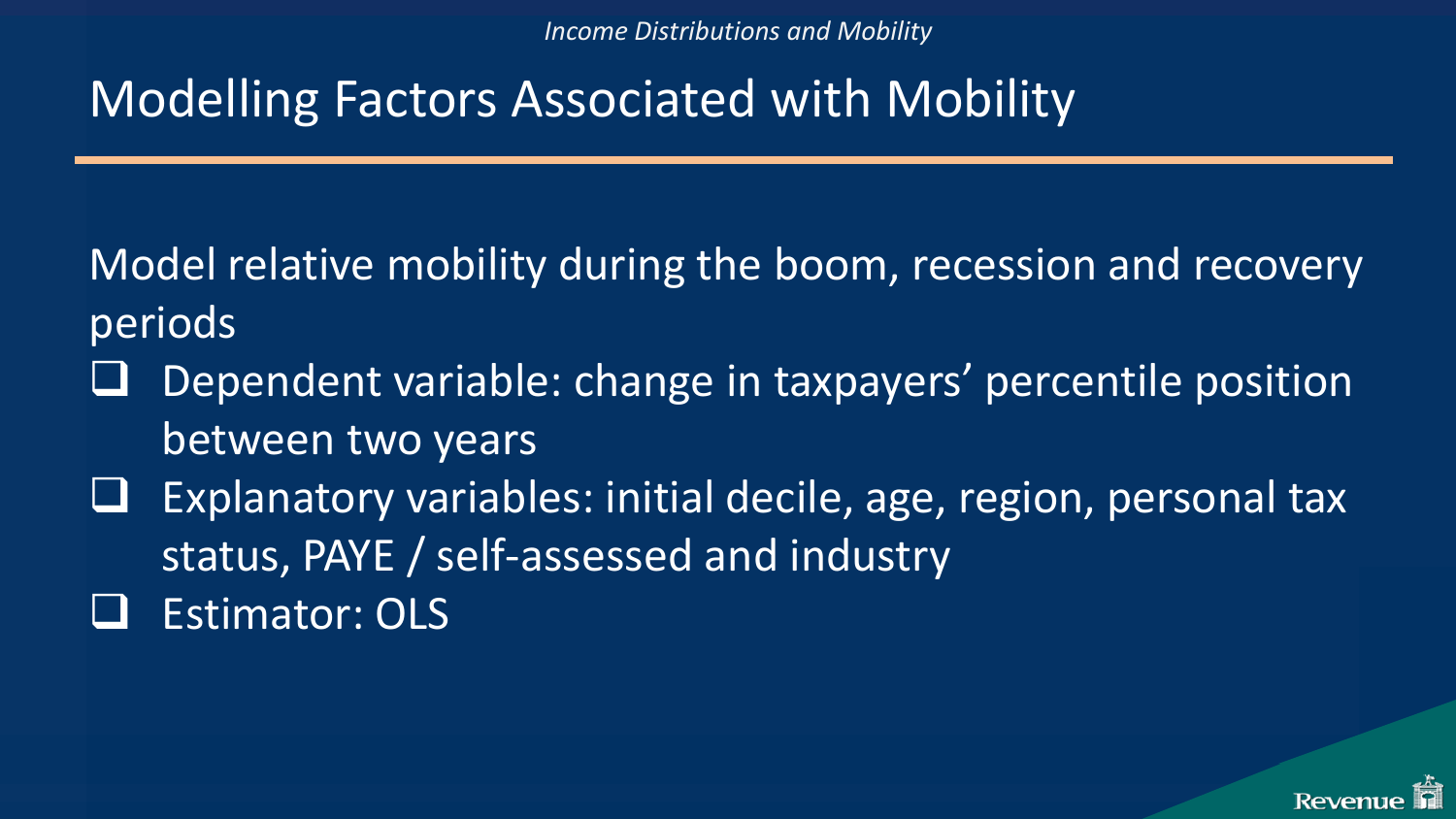#### Modelling Factors Associated with Mobility

**Coefficients on Initial Deciles** 25 → Boom → Recession → Recovery Change in Taxpayers' Percentile Position 20 15 10 5 **Upwards Mobility** O Downwards Mobility  $-5$  $-10$ **Bottom** Decile 2 Decile 3 Decile 4 Decile 5 Decile 6 Decile 7 Decile 8 Decile 9 Top Decile (base) Decile **Inital Decile** 

 The middle (sixth) decile is taken as the base category

- $\Box$  A taxpayer starting in the bottom decile in 2005 will move up approx. 21 percentiles by 2008
- $\Box$  Upward mobility is greater in the recession than during the boom

Revenu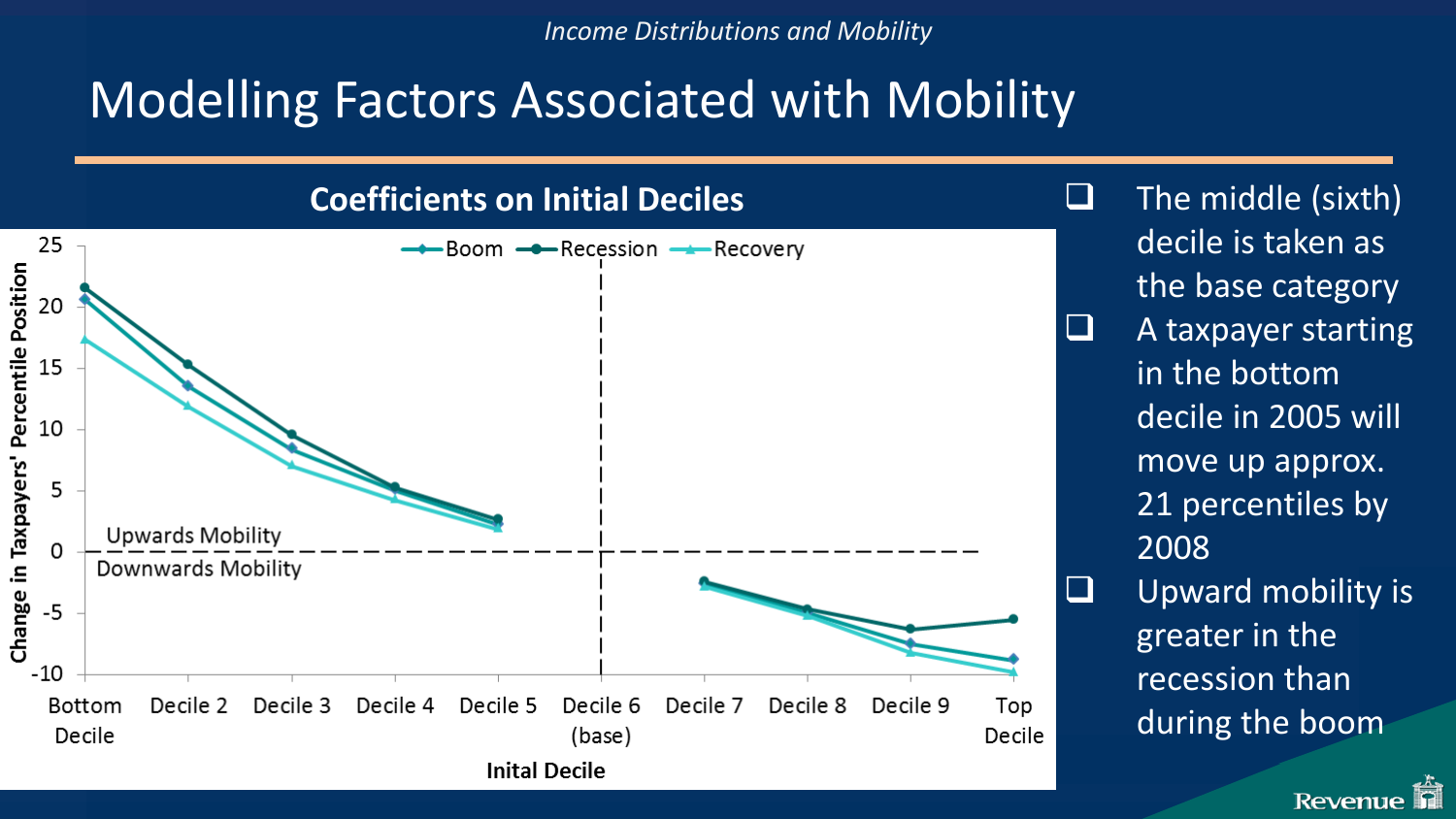#### Modelling Factors Associated with Mobility

#### **Coefficients on Selected Variables**

|                                          | <b>Boom</b>                  | Recession  | <b>Recovery</b> |
|------------------------------------------|------------------------------|------------|-----------------|
| Age 25-34                                | $5.41**$                     | $4.13***$  | $4.37**$        |
| Age 35-44                                | $1.93**$                     | $1.98**$   | $2.20**$        |
| Age 45-54 (base)                         | $\qquad \qquad \blacksquare$ | -          |                 |
| Age 55-64                                | $-3.29**$                    | $-2.59**$  | $-3.20**$       |
| Age 65+                                  | $-5.64**$                    | $2.01**$   | $-2.84**$       |
|                                          |                              |            |                 |
| Dublin (base)                            |                              |            |                 |
| <b>Borders Midlands West</b>             | $-2.61**$                    | $-1.94**$  | $-1.93**$       |
| East South East                          | $-1.85**$                    | $-1.72**$  | $-1.16**$       |
| South West                               | $-1.83**$                    | $-1.03**$  | $-0.77**$       |
| Large Cases Division                     | 4.14                         | $12.18**$  | 4.81            |
|                                          |                              |            |                 |
| Single Male (base)                       | -                            |            |                 |
| Single Female                            | 0.40                         | $1.28**$   | $-0.84**$       |
|                                          |                              |            |                 |
| Public Administration and Defence (base) |                              |            |                 |
| Construction                             | $-7.69**$                    | $-10.82**$ | $-0.14$         |
| Information and Communication            | $-0.32$                      | $1.87**$   | $4.26**$        |

\*\* denotes significantly different from zero at 1% level. \* denotes significantly different from zero at 5% level

- $\Box$  Younger taxpayers are the most mobile
- $\Box$  Mobility is greater in Dublin
- $\Box$  Single females have higher mobility during the recession but not in the recovery period
	- Construction sector has greater downward mobility in recession

Revenu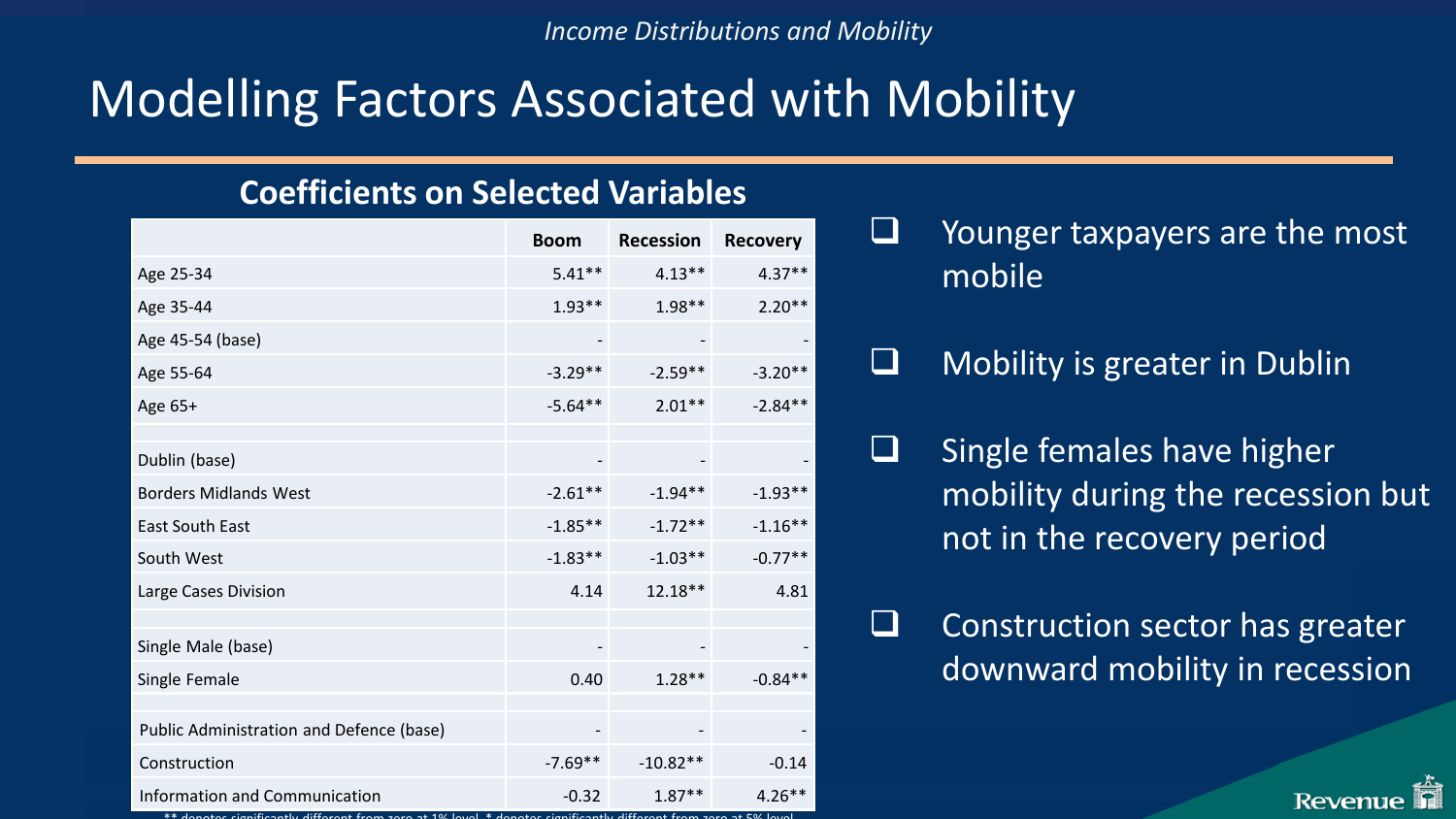### **Conclusions**

- Mobility is high at the bottom of the distribution
- Mobility is lower at the top of the distribution
- Mobility was greater during the recession
- Younger taxpayers have greater mobility consistent with the life-cycle of earnings